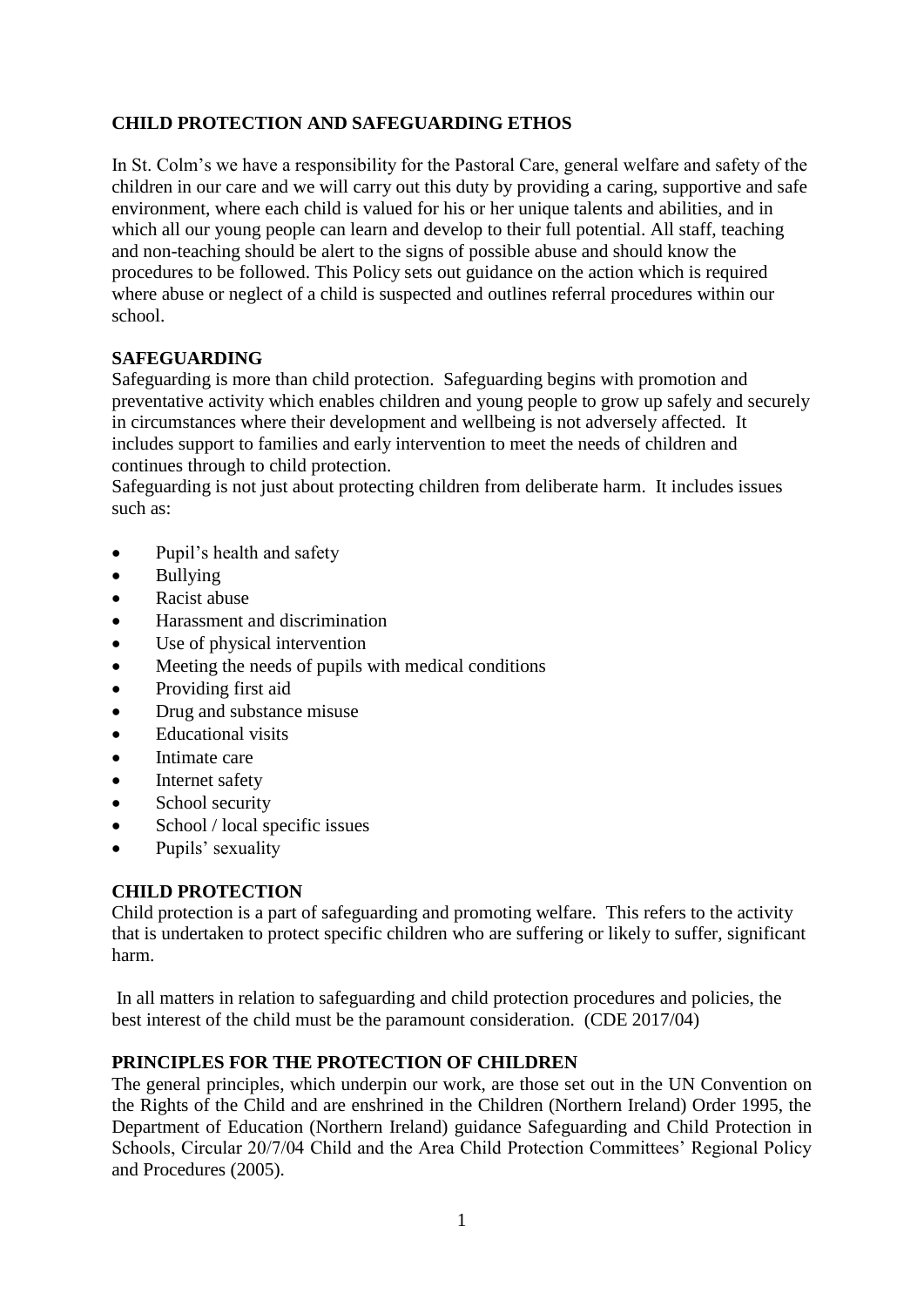#### (Inter-Agency Child Protection Procedures)

Our responsibility in Child Protection issues is reflected in the following principles:

- We have a pastoral responsibility towards the children in our care and should take all reasonable steps to ensure their welfare is safeguarded and their safety is preserved.
- The child's welfare must always be paramount and this overrides all other considerations.
- Children have a right to be heard, to be listened to and to be taken seriously taking account of their age and understanding. They should be consulted and involved in all matters and decisions which may affect their lives.
- The process of protecting the child from harm should be carried out with the parent/carers involvement whenever possible and they should be encouraged to exercise their responsibilities. Where there is conflict the child's interests are paramount.
- Information exchange between the child, the parents/carers and all the professional disciplines involved is of the utmost importance.
- A commitment to supporting parents/carers to prevent harm or further harm and alerting them to the dangers for children is the core of good child protection work.
- Actions taken to protect a child (including investigation) should not in themselves be abusive by causing a child unnecessary distress or adding to any damage already suffered.
- At all times the emphasis must be on a multi-disciplinary and multi-agency approach and commitment to the protection, support and safeguarding of children from harm.
- Intervention should not deal with the child in isolation. The child must be seen in a family setting. The criminal dimension of any action cannot be ignored.
- When making decisions and carrying out investigations and assessments professionals should be guided by the child's best interests. Decisions should take into account both the wishes of the child, having due regard to age and understanding and the wishes of the parents/carers. It must be recognised however that there may be circumstances which dictate that these have to be over-ridden.
- Where it is necessary to protect a child from further abuse/harm, alternatives which do not involve moving the child and which minimise disruption of a family should be explored.
- Each agency must have an understanding of each other's professional values and accept other's role, powers and responsibilities.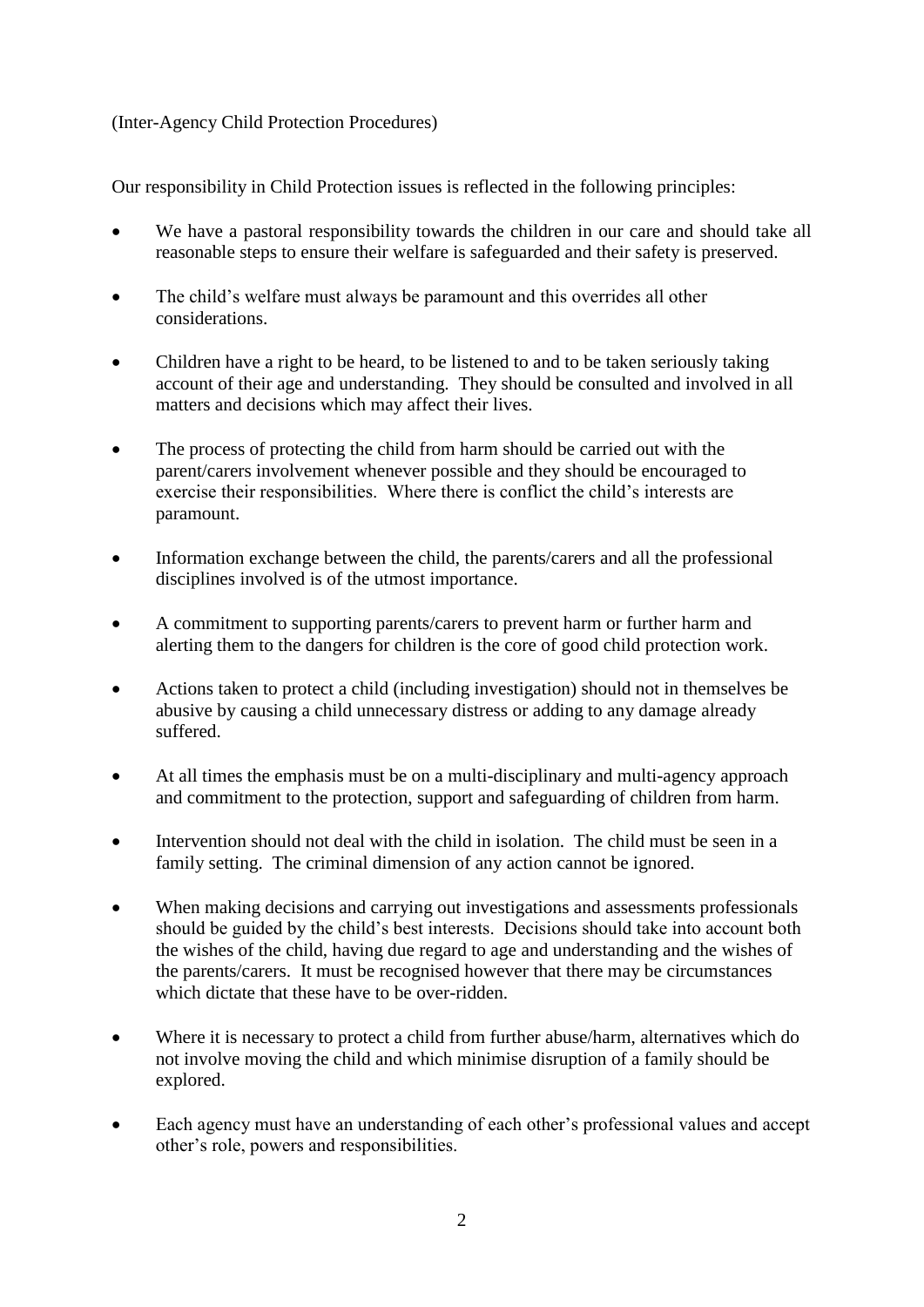Actions taken by agencies must be considered and well informed so that they are sensitive to and take account of the child's gender, age, stage of development, religion, culture and race.

#### **THE SAFEGUARDING TEAM**

This Safeguarding Team is a vehicle for ensuring effective co-ordination and co-operation between the key individuals responsible for safeguarding throughout the school.

Our team is:

Chair of Governors: P. McShane

Designated Governor for Child Protection: P. Cassidy

Deputy Designated Governor: P. McShane

Principal: S. McAllister

Designated teacher for Child Protection: Ca. Devlin

Deputy Designated Teacher for Child Protection: S. McAllister

This has been ratified by the Board of Governors: 2020

The responsibilities of the team should include:

- The monitoring and periodic review of Safeguarding and Child Protection arrangements in the school.
- Support for the Designated Teacher in the exercise of their child protection responsibilities, including recognition of the administrative and emotional demands of the post.
- Ensuring attendance of Governors and staff at relevant training including refresher training – in keeping with legislative and best practice requirements.

The Safeguarding Team meet annually.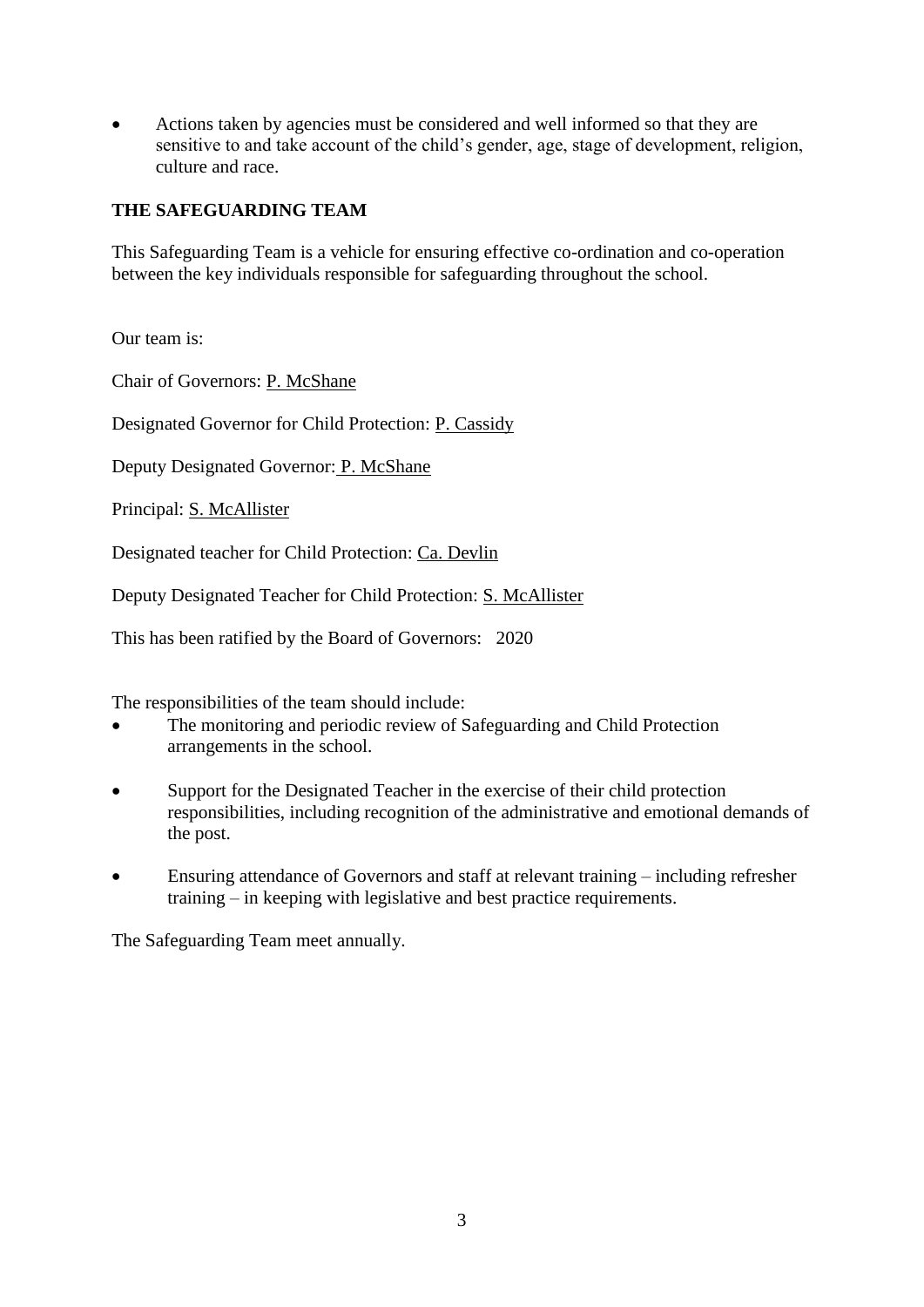### **ROLE AND RESPONSIBILITIES OF THE DESIGNATED TEACHER (DT) AND DEPUTY DESIGNATED TEACHER (DDT)**

# **The Designated Teacher and Deputy Designated Teacher must:**

- Avail of training so that they are aware of duties, responsibilities and role
- Provide training to all school staff including support staff
- Be able to discuss the child protection concerns of any member of staff
- Act as a point of contact for staff and parents
- Assist in the drafting and issuing of the summary of our Child Protection Unit where appropriate
- Be responsible for record keeping of all child protection concerns
- Make referrals to Social Services or PSNI Public Protection Units
- Liaise with NEELB/CCMS Designated Officers for Child Protection
- Keep the school Principal informed
- Lead responsibility for the development and updating of the school's Child Protection Policy
- Ensure parents receive Child Protection information every two years which alerts them to the fact that referrals may be made to social services and the role of the school regarding this
- Promote a Child Protection ethos in the school
- Provide written annual report to the Board of Governors regarding child protection
- Maintain all records pertaining to Child Protection in a secure location (accessed only by the Designated Teacher and the School Principal as appropriate)
- Support and undertake the duties of the designate teacher for Child Protection as required

Confidentiality is paramount. Information should only be passed to the entire Board of Governors on a need to know basis.

#### **The Principal**

The Principal must ensure that:

- The Safeguarding and Child Protection in Schools document (DENI, 2017) is implemented
- He / She attends training on Managing Safeguarding and Child Protection
- A designated teacher and deputy designated teacher are appointed
- All staff receive child protection training
- All necessary referrals are taken forward in the appropriate manner
- The Chair of the Board of Governors is kept informed
- Child protection activities feature on the agenda of the Board of Governors meetings and termly updates & annual report are provided
- The school's child protection policy is reviewed annually and that parents and pupils receive a copy/summary of this policy at least once every 2 years
- Confidentiality is paramount. Information should only be passed to the entire Board of Governors on a need to know basis.
- He/She undertakes the specific management responsibilities of Risk Assessment / Safeguarding in a digital world, managing allegations against staff.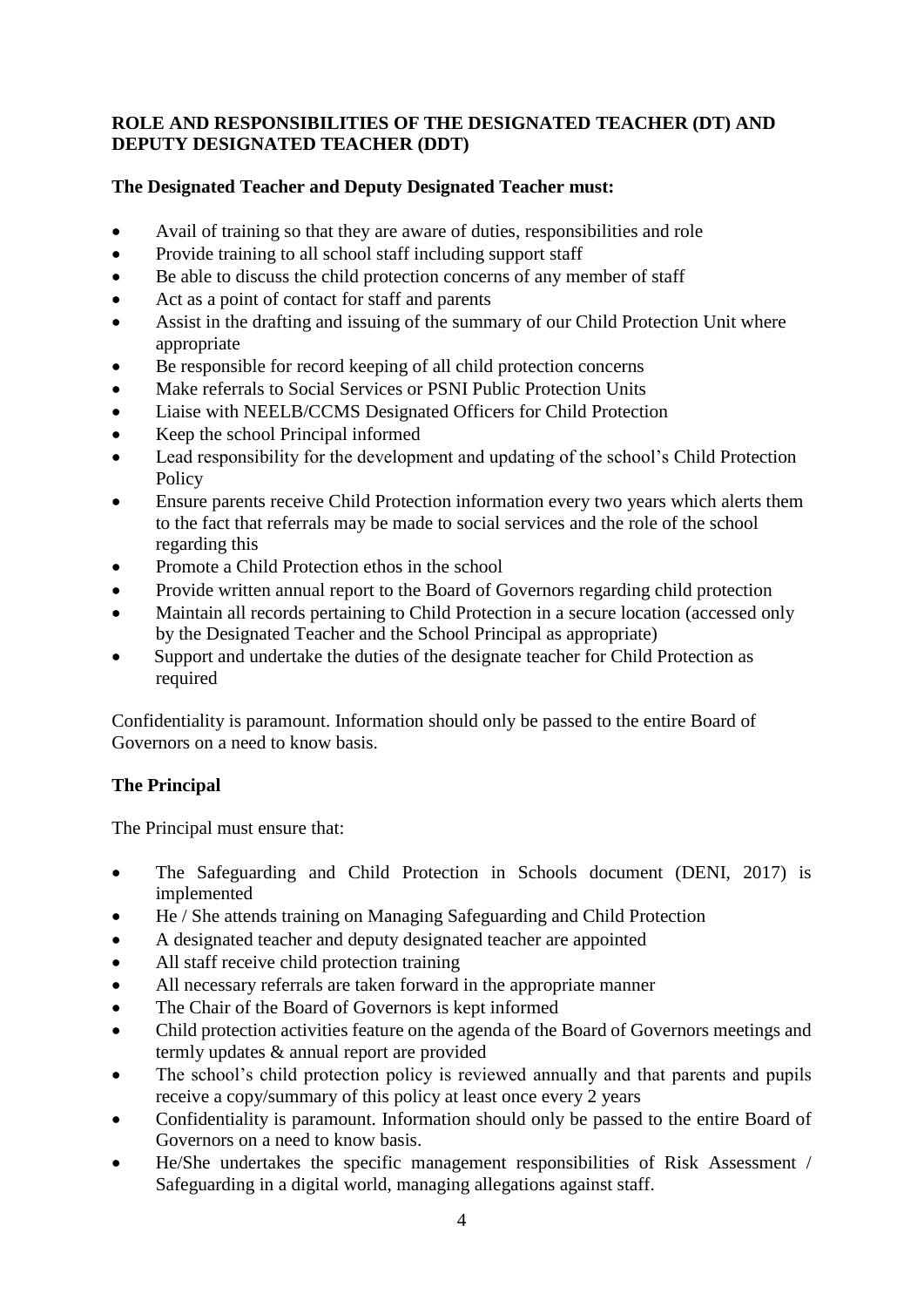# **The Designated Governor for Child Protection**

The Designated Governor should avail of child protection awareness training delivered by CPSSS and will take the lead in child protection issues in order to advise the Governors on:

- The role of the Designated Teachers
- The content of child protection policies
- The content of a code of conduct for adults within the school
- The content of the termly updates and full Annual Designated Teacher Reports
- Recruitment, selection and vetting of staff

#### **The Chair of the Board of Governors**

The Chair of the Board of Governors should:

- Ensure that he/ she has received appropriate Education Authority training
- Ensure that a safeguarding ethos is maintained within the school environment
- Ensure that the school has a Child Protection Policy in place and that staff implement the policy
- Ensure that Governors undertake appropriate child protection and recruitment & selection training provided by the Child Protection Support Service for Schools {CPSSS} and the Governor Support and Human Resource departments.
- Ensure that a Designated Governor for Child Protection is appointed
- Assume lead responsibility for managing any complaint/allegation against the School Principal
- Ensure that the Board of Governors receive termly updates and a full written annual report in relation to child protection activity

# **The Board of Governors**

The Board of Governors must ensure that the school fulfils its responsibilities in keeping with current legislation and DE guidance including

- having a Safeguarding and Child Protection Policy which is reviewed annually
- having a staff code of conduct for all adults working in the school
- attendance at relevant training by governors and that up-to-date training records are maintained
- the vetting of all staff and volunteers.

Under Articles 17 and 18 of the Education and Libraries (NI) Order 2003, the Board of Governors is committed to the safeguarding and promotion of all pupils under school provision and to decide on preventative measures to protect pupils from abuse. These measures are detailed in this policy and in the Anti bullying policy.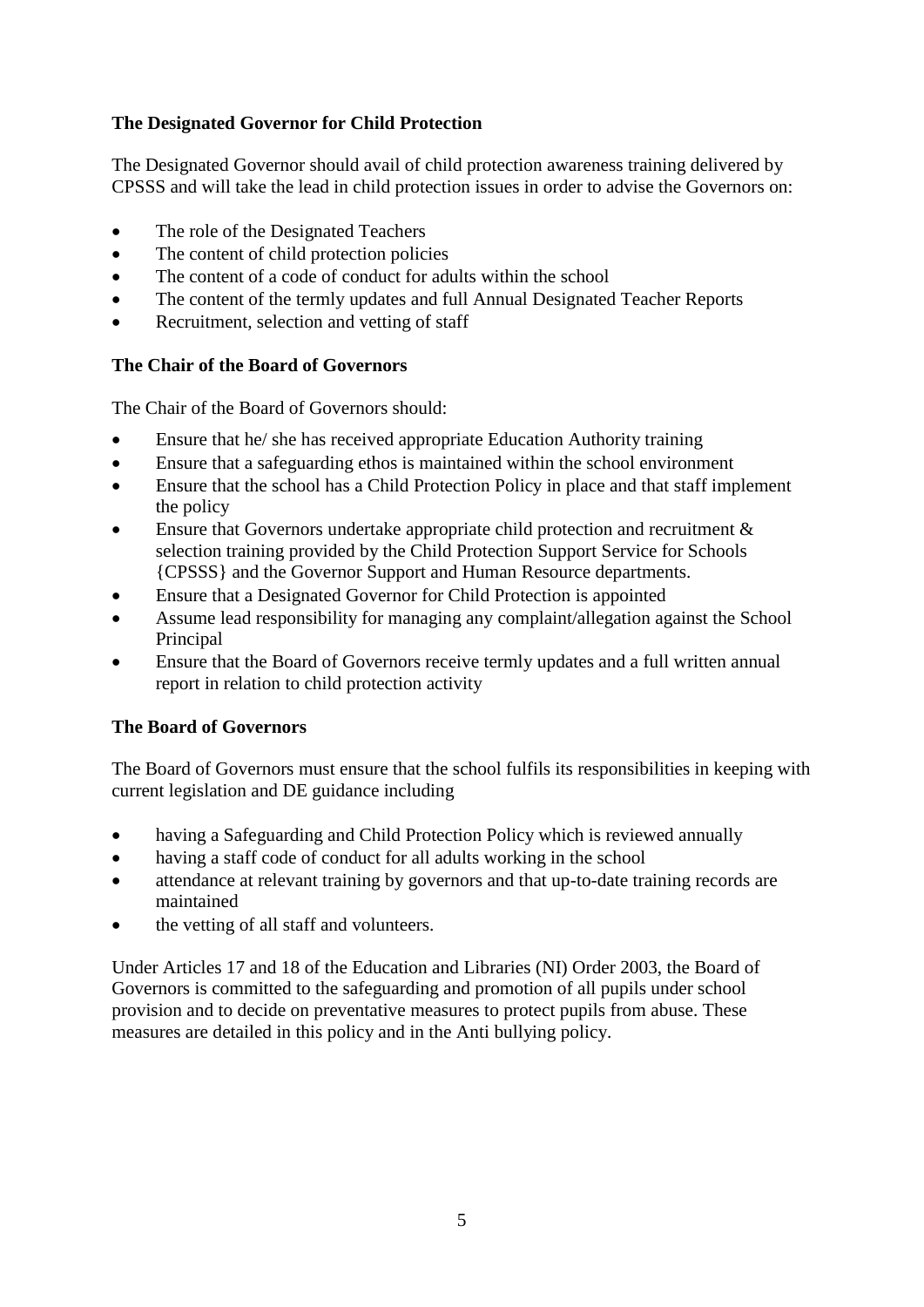# **Members of School Staff**

The member of staff must:

- refer concerns to the Designated/Deputy Teacher for Child Protection/Principal
- listen to what is being said without displaying shock or disbelief and support the child
- act promptly
- make a concise written record of a child's disclosure using the actual words of the child
- avail of whole school training and relevant other training regarding safeguarding children
- **Not** give children a guarantee of total confidentiality regarding their disclosures
- **Not** investigate
- **Not** ask leading questions

#### **In addition, the Class Teacher should:**

 Keep the Designated Teacher informed about poor attendance and punctuality, poor presentation, changed or unusual behaviour including self-harm and suicidal thoughts, deterioration in educational progress, discussions with parents about concerns relating to their child, concerns about pupil abuse or serious bullying, concerns about home conditions including disclosures of domestic violence.

Staff in school see children over long periods and can notice physical, behavioural and emotional indicators and hear allegations of abuse.

They should remember the **5 Rs:** *Receive, Reassure, Respond, Record* **and** *Refer*

#### **Parents**

Parents should play their part in safeguarding by:

- telephoning the school on the morning of their child's absence, or sending in a note on the child's return to school, so as the school is reassured as to the child's situation;
- informing the school whenever anyone, other than themselves, intends to pick up the child after school;
- letting the school know in advance if their child is going home to an address other than their own home;
- familiarising themselves with the School's Pastoral Care, Anti Bullying, Positive Behaviour, Internet and Child Protection Policies;
- reporting to the office when they visit the school
- raising concerns they have in relation to their child with the school.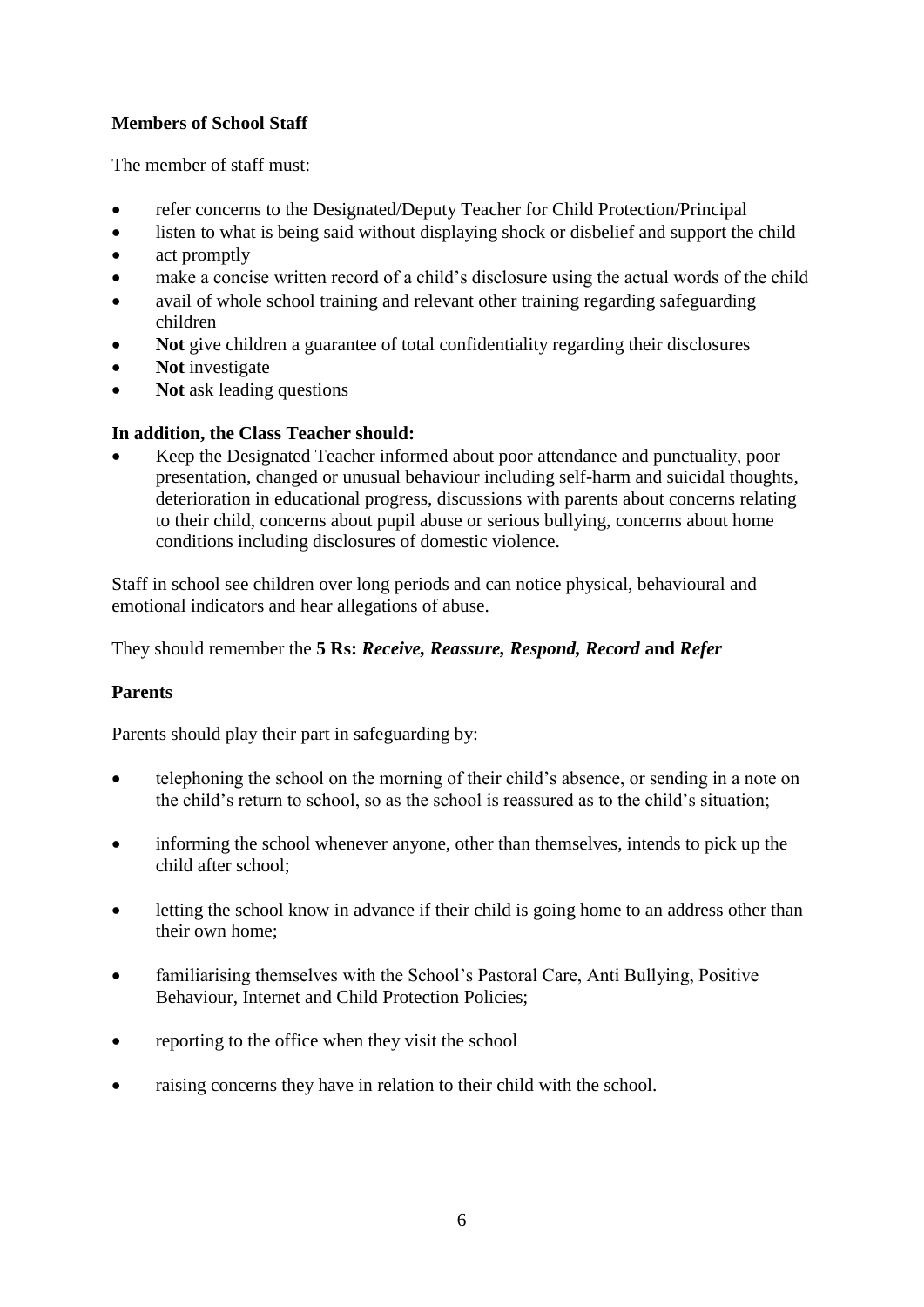#### **Vetting of Volunteers**

Parents and other volunteers may from time to time be involved in supervising pupils. This will normally be in the company of a teacher. Where it is likely that a parent or volunteer will be left alone with pupils, a Criminal Record check will be sought by the school through the Education Authority's Access NI.

#### **Attendance at Child Protection Case Conferences and Core Group Meetings**

The Designated Teacher/Deputy Designated Teacher or Principal may be invited to attend an initial and review Child Protection Case Conferences and/or core group meetings convened by the Health & Social Care Trust. They will provide a written report which will be compiled following consultation with relevant staff. Feedback will be given to staff under the 'need to know 'principle on a case-by-case basis. Children whose names are on the Child Protection register will be monitored and supported in accordance with the child protection plan.

#### **Confidentiality and Information Sharing**

Information given to members of staff about possible child abuse cannot be held "in confidence". In the interests of the child, staff have a responsibility to share relevant information about the protection of children with other professionals particularly the investigative agencies. Where abuse is suspected schools have a legal duty to refer to the Statutory Agencies. In keeping with the principle of confidentiality, the sharing of information with school staff will be on a 'need to know' basis.

Should a child transfer to another school whilst there are current child protection concerns we will share these concerns with the Designated Teacher in the receiving school.

# **Record Keeping**

All child protection records, information and confidential notes are kept in separate files in a locked drawer. These records are kept separate from any other file that is held on the child or young person and are only accessible by the DT and DDT*.* In accordance with DE policy on the disposal of child protection records these records will be stored until the child is 30 years old. Files are not removed from the school premises, except when required at a case planning order or by demand of a court order. A record will be kept of when information is removed by whom, for what purpose, and when it is returned. Full details are available in the Records Management and Disposal policy.

#### **Code of Conduct for all Staff**

The protection and promotion of the welfare of children and young people is a responsibility for all members of staff, teaching and non-teaching. In meeting this, staff should work towards a culture of mutual trust and respect in school through which the best interests of the children and young people entrusted to their care is paramount.

Staff must always be mindful of the fact that they hold a position of trust and that their behaviour towards the child and young people in their charge must be above reproach. The school's code of conduct is an integral part of staff training and is available on request.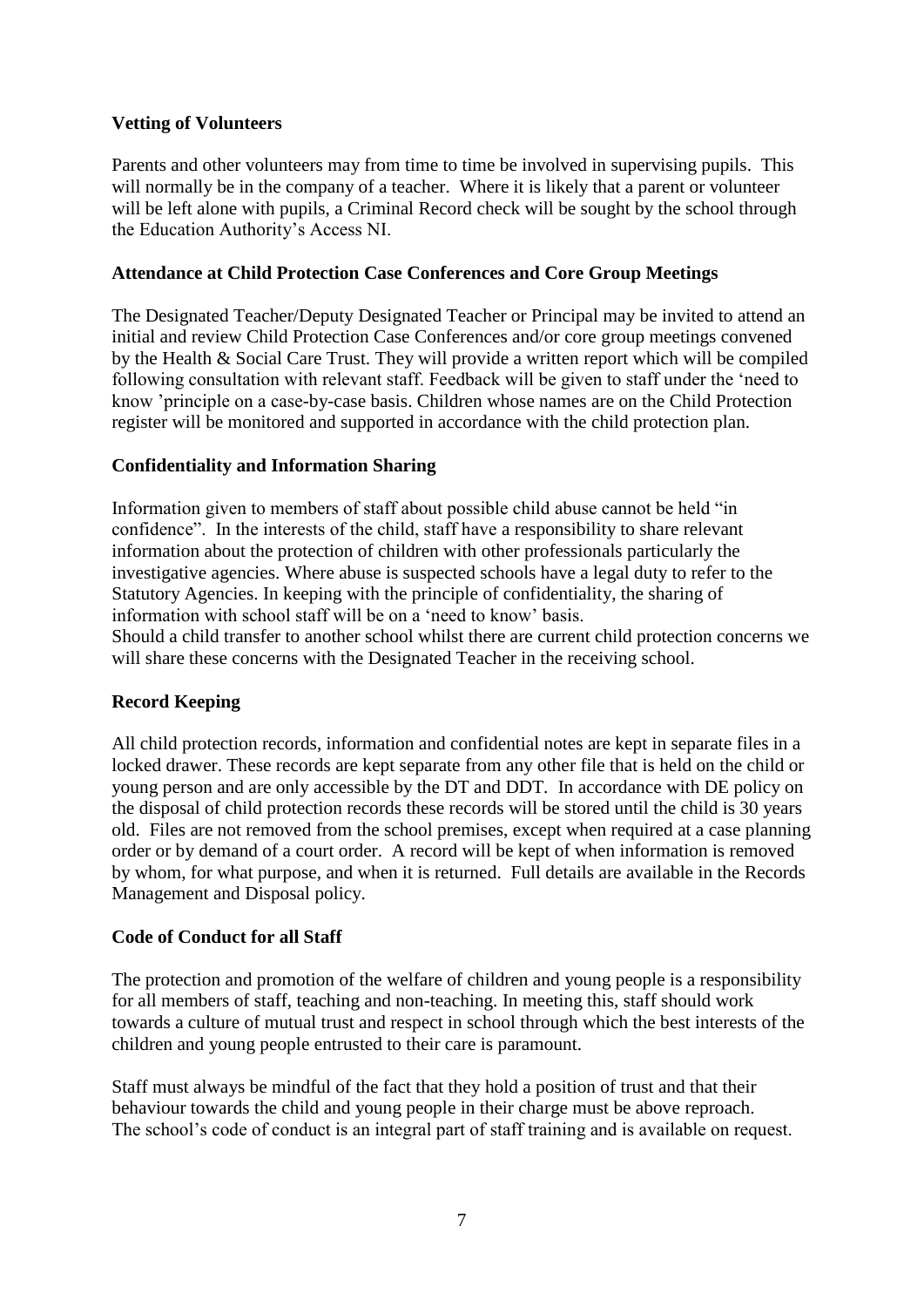### **Children with Increased Vulnerabilities**

We recognise that young people with disabilities (i.e. any child or young person who has a physical, sensory or leaning impairment or a significant health condition) may be more vulnerable to abuse. Staff and DT/DDT are aware of any vulnerability factors associated with risk of harm, and any emerging child protection issues. Staff are aware that communication difficulties can be hidden or overlooked making disclosure particularly difficult. Where physical contact is a necessary part of caring/teaching some pupils with special educational needs, an Intimate Care Policy is completed and parental permission sought. Children with limited fluency in English work closely with our SEN co-ordinator. Parents receive a Safeguarding Policy created by the EA's Inclusion and Diversity Service where necessary and seek advice from them to identify and respond to any particular communication needs that a child may have.

#### **Staff Training**

St. Colm's is committed to in-service training for its entire staff. All staff will receive child protection awareness training and biannual refresher training. The Principal/Designated Teacher/Deputy Designated Teacher, Chair of the Board of Governors and Designated Governor for Child Protection will also attend relevant child protection training courses provided by the Child Protection Support Service for Schools. Depending on roles of responsibility specific staff may receive further training.

When new staff or volunteers start at the school they are briefed on the school's Child Protection Policy and Code of Conduct and receive copies of these policies.

#### **Monitoring and Reviewing**

This policy is reviewed annually in line with DENI circulars and relevant letters of information and ratified by the Board of Governors.

#### **Associated Policies:**

The school has a duty to ensure that safeguarding permeates all activities and functions. This policy therefore complements and supports a range of other school policies including:

- Child Protection: Record Management and Disposal
- Positive Behaviour
- Anti-Bullying
- Use of Reasonable Force
- Special Educational Needs and Inclusion
- Educational Visits
- First Aid and the Administration of Medicines
- Health and Safety Policy
- Relationships and Sexuality Education
- E Safety and Acceptable Use of the Internet
- Intimate Care
- Whistleblowing
- Attendance policy
- Pastoral Care
- Educational Visits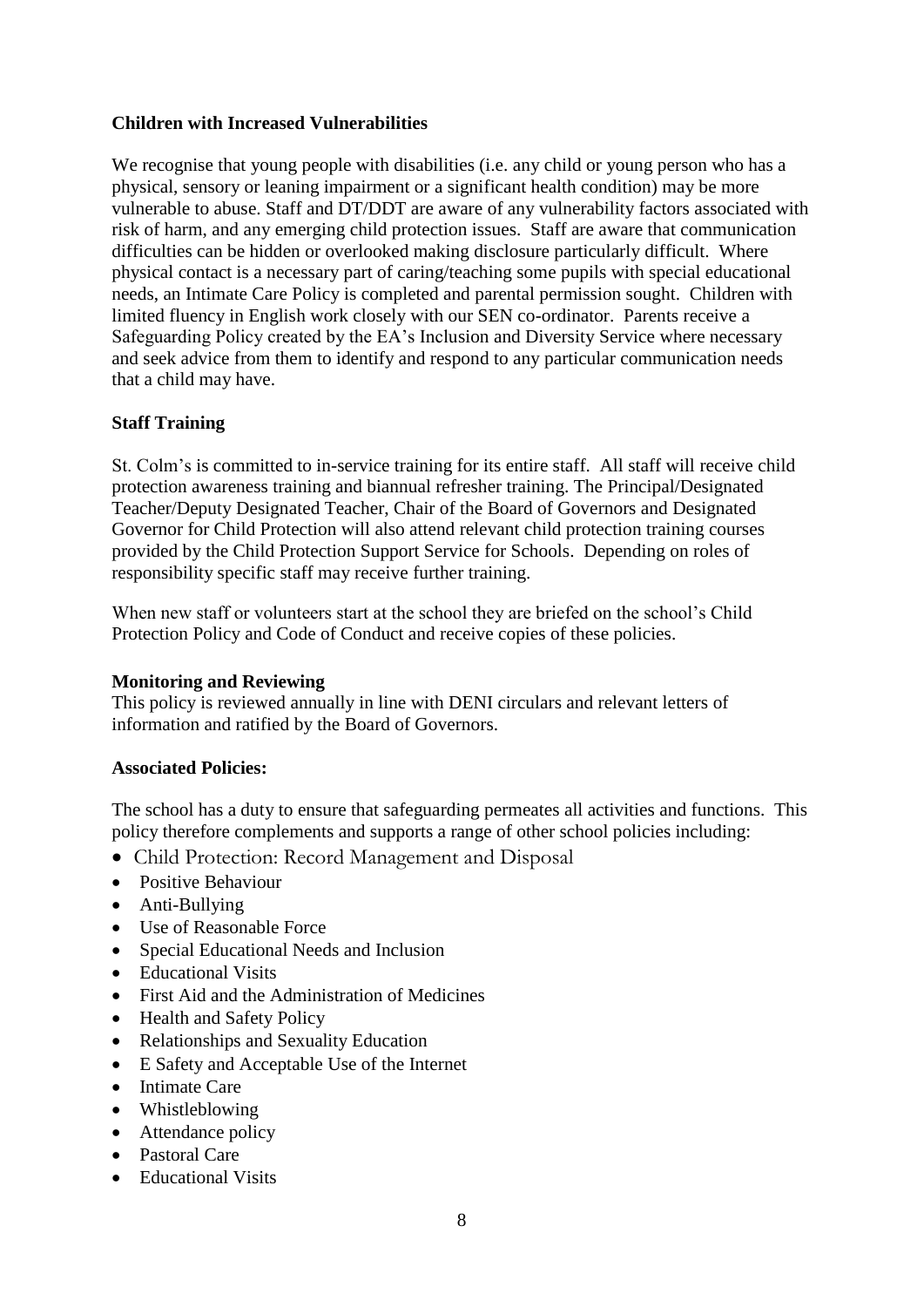These policies are available to parents and any parent requiring a copy should contact the School.

# **WHAT IS CHILD ABUSE?**

A child is a person under the age of 18 years as defined in the Children Order.

Child Abuse occurs when 'a child is neglected, harmed or not provided with proper care. Children may be abused in many settings, in a family, in an institutional or community setting, by those known to them or more rarely by a stranger'.

A child in need of protection is a child who is at risk of, or likely to suffer significant harm which can be attributed to a person or persons or organisation, either by an act of commission or omission; or a child who has suffered or is suffering significant harm. Harm means ill treatment or the impairment of health or development and the question of whether harm is significant is determined in accordance with Article 50(3) of the Children's Order. (Safeguarding and Child Protection 2017/04.)

Harm from abuse is not always straightforward to identify and a child or young person may experience more than one type of harm or significant harm.

- Physical
- **Emotional**
- Sexual
- Neglect
- **Exploitation**

(Co-operating to Safeguard Children and Young People in NI. Version 2.0 2017)

The procedures outlined in this document are intended to safeguard children who are at risk of significant harm because of abuse or neglect by a parent, carer or other with a duty of care towards a child.

(ACPC2005)

| 1. Neglect                              | Neglect is the failure to provide for a child's basic needs, whether<br>it be adequate food, clothing, hygiene, supervision or shelter that<br>is likely to result in the serious impairment of a child's health or<br>development. Children who are neglected often also suffer from<br>other types of abuse.                                                                                |
|-----------------------------------------|-----------------------------------------------------------------------------------------------------------------------------------------------------------------------------------------------------------------------------------------------------------------------------------------------------------------------------------------------------------------------------------------------|
| <b>Physical Indicators</b>              | Failure to thrive with no medical cause identified, developmental<br>delay in all areas. Poor hygiene, untreated head lice or other<br>infestations, inappropriate dress for the weather. Lack of<br>supervision, caring for other children. Malnourished or abnormal<br>eating behaviour – bingeing or hoarding. Anaemia,<br>untreated/unmet medical needs. Poor and unsafe home conditions. |
| <b>Behavioural</b><br><b>Indicators</b> | Developmental delay/special needs, presents as under stimulated.<br>Abnormal reaction to separation-attachment disorder. Poor school<br>attendance and/or school performance. Poor social skills,                                                                                                                                                                                             |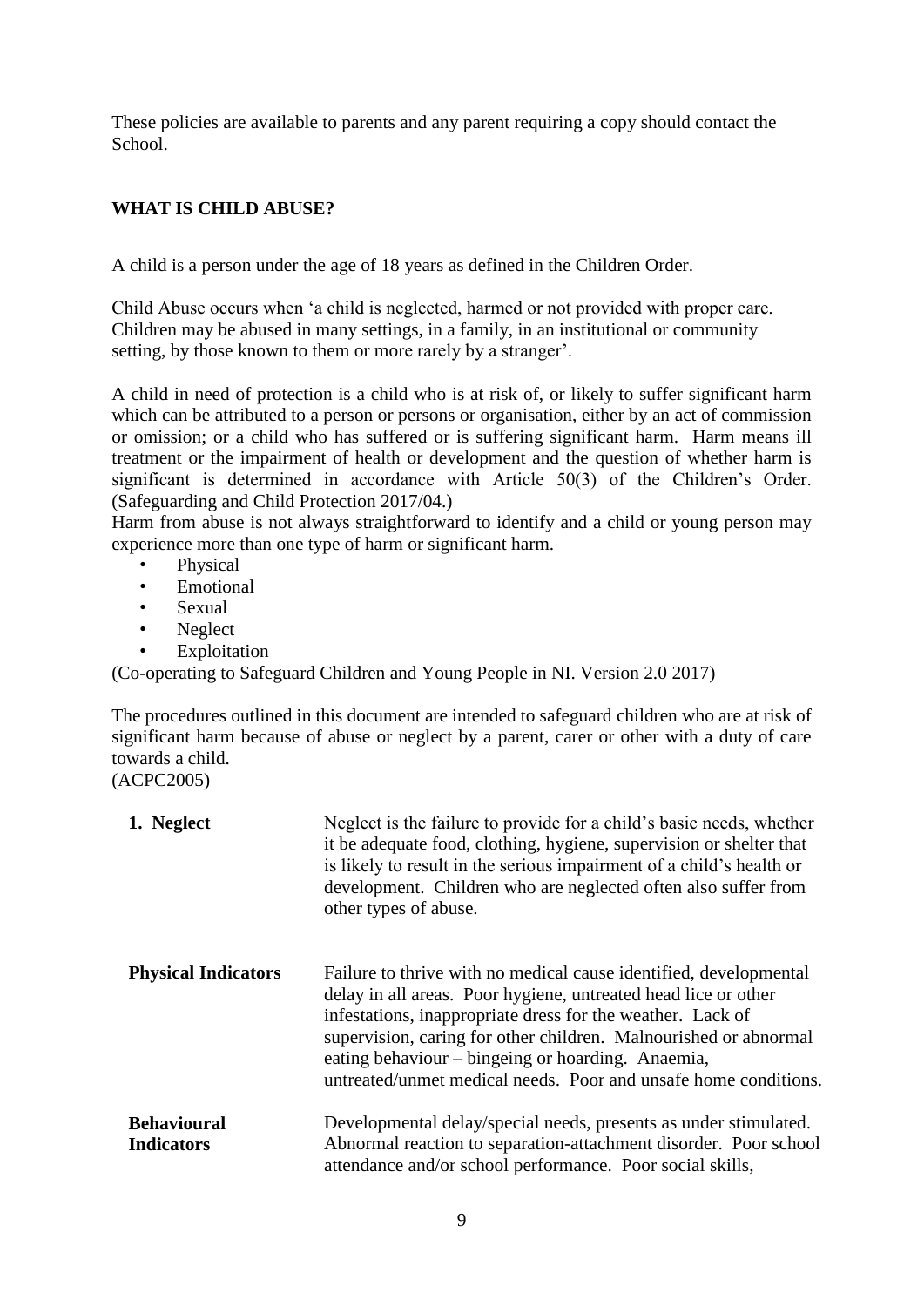|                                         | overactive and/or aggressive (distress behaviours). Offending<br>behaviour including stealing food. Is very needy/demanding of<br>affection or attention. Has no understanding of basic hygiene.                                                                                                                                                                                                                                                                                                                                                                                                                                                                                                                                                                                                                                                                                                                                                                                                                                                                                        |
|-----------------------------------------|-----------------------------------------------------------------------------------------------------------------------------------------------------------------------------------------------------------------------------------------------------------------------------------------------------------------------------------------------------------------------------------------------------------------------------------------------------------------------------------------------------------------------------------------------------------------------------------------------------------------------------------------------------------------------------------------------------------------------------------------------------------------------------------------------------------------------------------------------------------------------------------------------------------------------------------------------------------------------------------------------------------------------------------------------------------------------------------------|
| 2. Physical Abuse                       | Is deliberately physically hurting a child. It might take a variety of<br>different forms, including hitting, biting, pinching, shaking,<br>throwing, poisoning, burning or scalding, drowning or suffocating<br>a child, or giving drugs inappropriately to control behaviour.                                                                                                                                                                                                                                                                                                                                                                                                                                                                                                                                                                                                                                                                                                                                                                                                         |
| <b>Physical Indicators</b>              | Unexplained bruises – in various stages of healing – grip marks on<br>arms; slap marks; human bite marks; welts; bald spots;<br>unexplained/untreated burns; especially cigarette burns (glove<br>like); unexplained fractures; lacerations; or abrasions; untreated<br>injuries; bruising on both sides of the ear - symmetrical bruising<br>should be treated with suspicion; injuries occurring in a time<br>pattern e.g. every Monday                                                                                                                                                                                                                                                                                                                                                                                                                                                                                                                                                                                                                                               |
| <b>Behavioural</b><br><b>Indicators</b> | Self-destructive tendencies; aggressive to other children;<br>behavioural extremes (withdrawn or aggressive); appears<br>frightened or cowed in presence of adults; improbable excuses to<br>explain injuries; chronic runaway; uncomfortable with physical<br>contact; come to school early or stays last as if afraid to be at<br>home; clothing inappropriate to weather – to hide part of body;<br>violent themes in art work or stories                                                                                                                                                                                                                                                                                                                                                                                                                                                                                                                                                                                                                                            |
| 3. Sexual Abuse                         | Occurs when others use and exploit children sexually for their own<br>gratification or gain or the gratification of others. Sexual abuse<br>may involve physical contact, including assault by penetration (for<br>example, rape, or oral sex) or non-penetrative acts such as<br>masturbation, kissing, rubbing and touching outside clothing. It<br>may include non-contact activities, such as involving children in<br>the production of sexual images, forcing children to look at sexual<br>images or watch sexual activities, encouraging children to behave<br>in sexually inappropriate ways or grooming a child in preparation<br>for abuse (including via e-technology). Sexual abuse is not solely<br>perpetrated by adult males. Women can commit acts of sexual<br>abuse, as can other children.<br>Please note that coercive, exploitative and harmful behaviour<br>includes taking advantage of an individual's incapacity to give<br>informed consent. Stopping Domestic and Sexual/Violence and<br>Abuse in NI, 16, Safeguarding and Child Protection in Schools '17. |
| <b>Physical</b><br><b>Indicators</b>    | Bruises, scratches, bite marks or other injuries to breasts, buttocks,<br>lower abdomen or thighs; bruises or bleeding in genital or anal<br>areas; torn, stained or bloody underclothes; chronic ailments such<br>as recurrent abdominal pains or headaches; difficulty in walking or<br>sitting; frequent urinary infections; avoidance of lessons especially<br>PE, games, showers; unexplained pregnancies where the identity<br>of the father is vague; anorexia/gross over-eating.                                                                                                                                                                                                                                                                                                                                                                                                                                                                                                                                                                                                |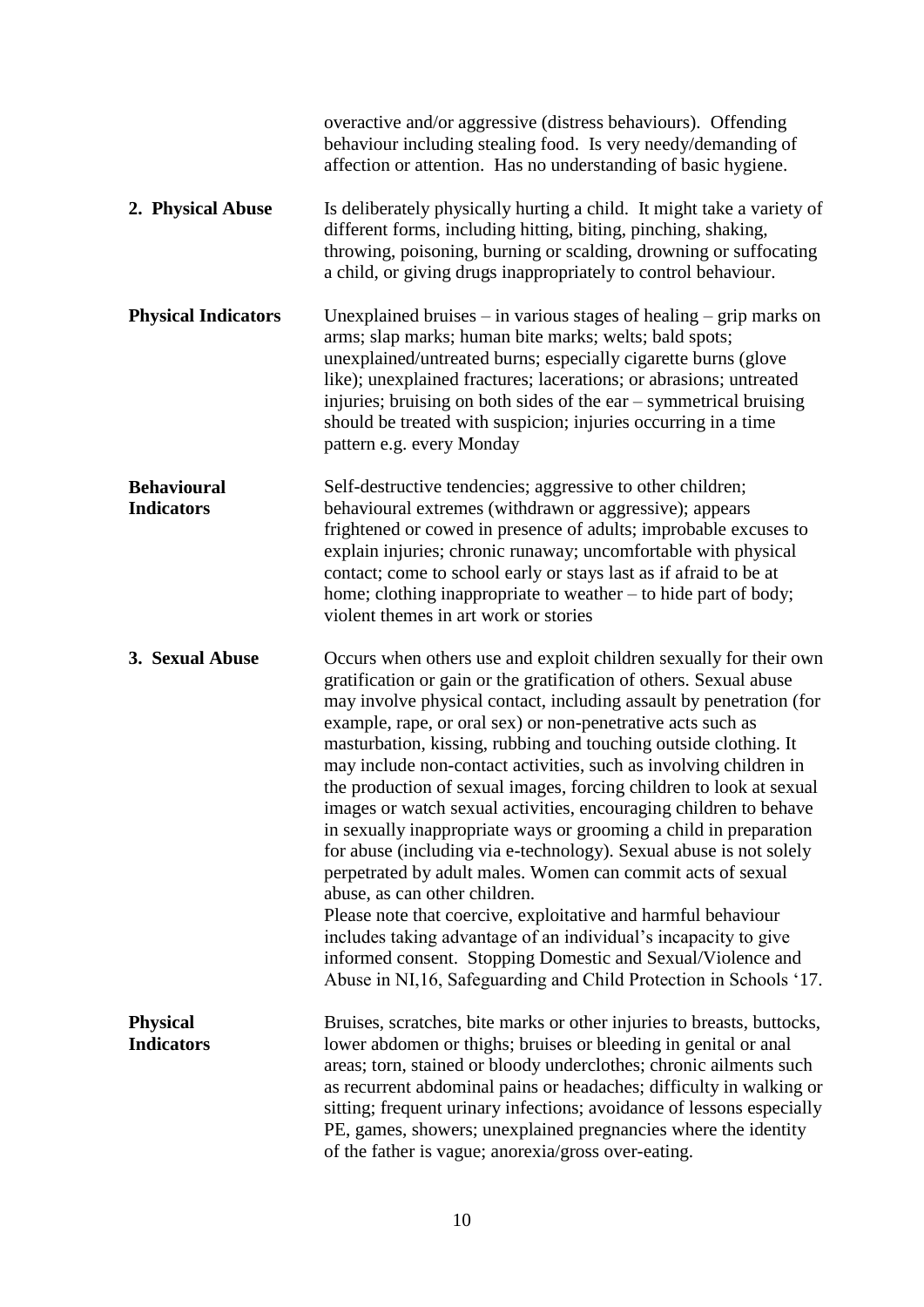| <b>Behavioural</b><br><b>Indicators</b>    | What the child tells you; withdrawn; chronic depression;<br>excessive sexual precociousness; seductiveness; children having<br>knowledge beyond their usual frame of reference e.g. young child<br>who can describe details of adult sexuality; parent/child role<br>reversal; over concerned for siblings; poor self-esteem; self-<br>devaluation; lack of confidence; peer problems; lack of<br>involvement; massive weight change; suicide attempts (especially<br>adolescents); hysterical/angry outbursts; lack of emotional control;<br>sudden school difficulties e.g. deterioration in school work or<br>behaviour; inappropriate sex play; repeated attempts to run away<br>from home; unusual or bizarre sexual themes in children's art<br>work or stories; vulnerability to sexual and emotional exploitation;<br>promiscuity; exposure to pornographic material.                                                                                                                                          |
|--------------------------------------------|------------------------------------------------------------------------------------------------------------------------------------------------------------------------------------------------------------------------------------------------------------------------------------------------------------------------------------------------------------------------------------------------------------------------------------------------------------------------------------------------------------------------------------------------------------------------------------------------------------------------------------------------------------------------------------------------------------------------------------------------------------------------------------------------------------------------------------------------------------------------------------------------------------------------------------------------------------------------------------------------------------------------|
| <b>Child Sexual</b><br><b>Exploitation</b> | Child sexual exploitation is a form of child sexual abuse. It occurs<br>where an individual or group takes advantage of an imbalance of<br>power to coerce, manipulate or deceive a child or young person<br>under the age of 18 into sexual activity (a) in exchange for<br>something the victim needs or wants, and $/$ or (b) for the financial<br>advantage or increased status of the perpetrator or facilitator. The<br>victim may have been sexually exploited even if the sexual<br>activity appears consensual. Child sexual exploitation does not<br>always involve physical contact; it can also occur through the use<br>of technology.                                                                                                                                                                                                                                                                                                                                                                    |
| 4. Emotional Abuse                         | Is the persistent emotional ill-treatment of a child such as to cause<br>severe and persistent adverse effects on the child's emotional<br>development. It may involve conveying to a child that he is<br>worthless or unloved, inadequate, or valued only insofar as he<br>meets the needs of the other person. It may involve causing a<br>child to frequently feel frightened or in danger, or the exploitation<br>or corruption of a child. It may include not giving a child<br>opportunity to express their views, deliberately silencing them, or<br>'making fun' of what they say or how they communicate.<br>Emotional abuse may involve bullying - including online bullying<br>through social networks, online games or mobile phones - by a<br>child's peers. Some level of emotional abuse is involved in all<br>types of ill-treatment of a child, though it may occur alone.<br>Domestic violence, adult mental health problems and parental<br>substance misuse may expose a child to emotional abuse. |
| <b>Physical Indicators</b>                 | Under-protection or over-protection which has a significant<br>negative impact on a child's development. Development delay.<br>Repeated illnesses, severe toileting problems. Eating disorders -<br>anorexia nervosa and bulimia. Sleep problems.                                                                                                                                                                                                                                                                                                                                                                                                                                                                                                                                                                                                                                                                                                                                                                      |
| <b>Behavioural</b><br><b>Indicators</b>    | Symptoms of depression, anxiety, withdrawal. Symptoms of self-<br>destructive behaviour – self harming suicide attempts, engaging in<br>drug or alcohol abuse. Low self-esteem and low expectation of<br>others, unable to accept praise or to trust. Extremes of self-                                                                                                                                                                                                                                                                                                                                                                                                                                                                                                                                                                                                                                                                                                                                                |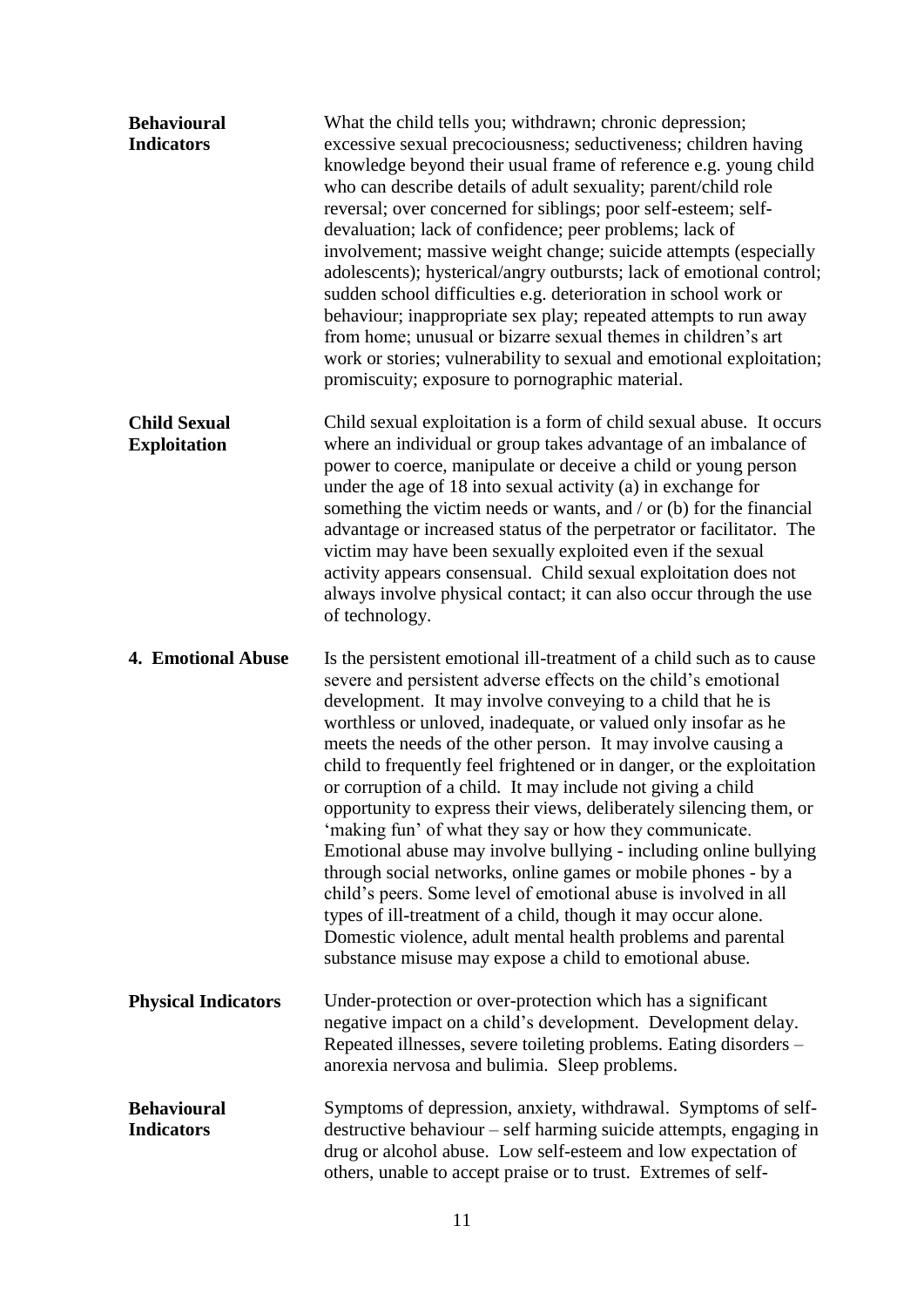|                                       | stimulatory behaviours head banging, comfort seeking,<br>masturbation. Sudden school problems – poor concentration,<br>falling standards. Over serious, apathetic, no sense of pleasure in<br>achievement.                                                                                                                                                                                                                                                                                                                                                                                                          |
|---------------------------------------|---------------------------------------------------------------------------------------------------------------------------------------------------------------------------------------------------------------------------------------------------------------------------------------------------------------------------------------------------------------------------------------------------------------------------------------------------------------------------------------------------------------------------------------------------------------------------------------------------------------------|
| <b>Domestic Violence</b><br>and Abuse | It is now recognised that children who live in an atmosphere of<br>domestic violence may be at risk. Domestic violence is defined as<br>threatening, controlling, coercive behaviour, violence or abuse<br>(psychological, virtual, physical, verbal, sexual, financial or<br>emotional) inflicted on anyone (irrespective of age, ethnicity,<br>religion, gender, gender identity, sexual orientation or any form of<br>disability) by a current or former intimate partner or family<br>member. (Stopping Domestic and Sexual/Violence and Abuse in<br>NI, 16, Safeguarding and Child Protection in Schools '17.) |

Symptoms which young people may display and which are only indicators include:

- Nightmares / flashbacks Low self-worth
- 
- 
- 
- Alcohol and drugs **Temper tantrums**

#### **Physical Indicators Behaviour Indicators**

- 
- Stomach pain **b** Disturbed sleep patterns
- Bed wetting Physiological stress / nerves
- Truancy Immature / needy behaviour
	-
	- Aggression
	- Internalising distress or withdrawal
	- Bullying

These symptoms can lead to a child/ young person being misdiagnosed as having an illness, learning difficulties, or being naughty or disruptive.

#### **If it comes to the attention of school staff that domestic abuse is or may be a factor for a child/young person this must be passed to the Designated/Deputy Designated Teacher who has an obligation to share the information to Social Services.**

**Exploitation** is the intentional ill-treatment, manipulation or abuse of power and control over a child or young person; to take selfish or unfair advantage of a child or young person or situation, for personal gain. It may manifest itself in many forms such as child labour, slavery, servitude, engagement in criminal activity, begging, benefit or other financial fraud or child trafficking. It extends to the recruitment, transportation, transfer, harbouring or receipt of children for the purpose of exploitation. Exploitation can be sexual in nature.

#### **A child may suffer or be at risk of suffering from one or more types of abuse and abuse may take place on a single occasion or may occur repeatedly over time.**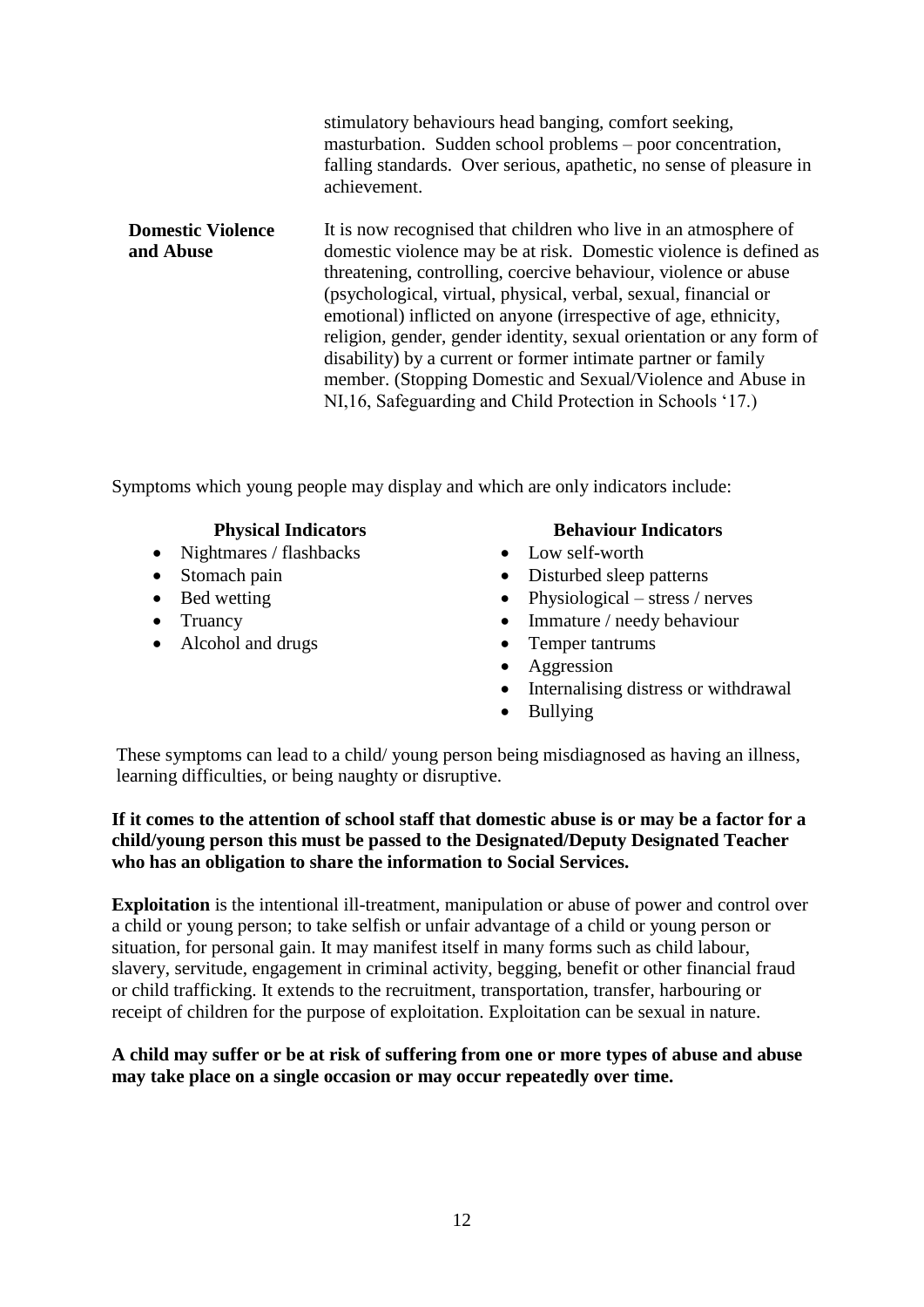#### **Associated Issues**

In training, staff are alerted to the following issues:

- Safety / internet Abuse
- Sexting
- Self-Harm
- Forced Marriage
- Female Genital Mutation
- Gender Identity / Sexual Orientation
- Harmful Sexualised Behaviour (**Appendix 4**)

#### **How a Parent can make a Complaint**

We aim to work closely with parents/guardians in supporting all aspects of their child's development and well-being. Any concerns a parent may have will be taken seriously and dealt with in a professional manner. If a parent has a concern they can talk to the class teacher or any member of the school's safeguarding team: the Principal, the Designated or Deputy Designated Teacher for child protection. If they are still concerned they may talk to the Chair of the Board of Governors. At any time, a parent may talk to a social worker in the local Gateway team or to the PSNI Public Protection Unit. (**Appendix 1**) (Gateway Team Tel: 0800 7837745, PSNI Public Protection Unit Tel: 101, Ask for PPU in the E District) or the PSNI Central Referral Unit 028 902 59299 Should a parent feel that after the above steps have been completed and there is no resolution, they can contact the Police Ombudsman. Tel: 0800 343 424